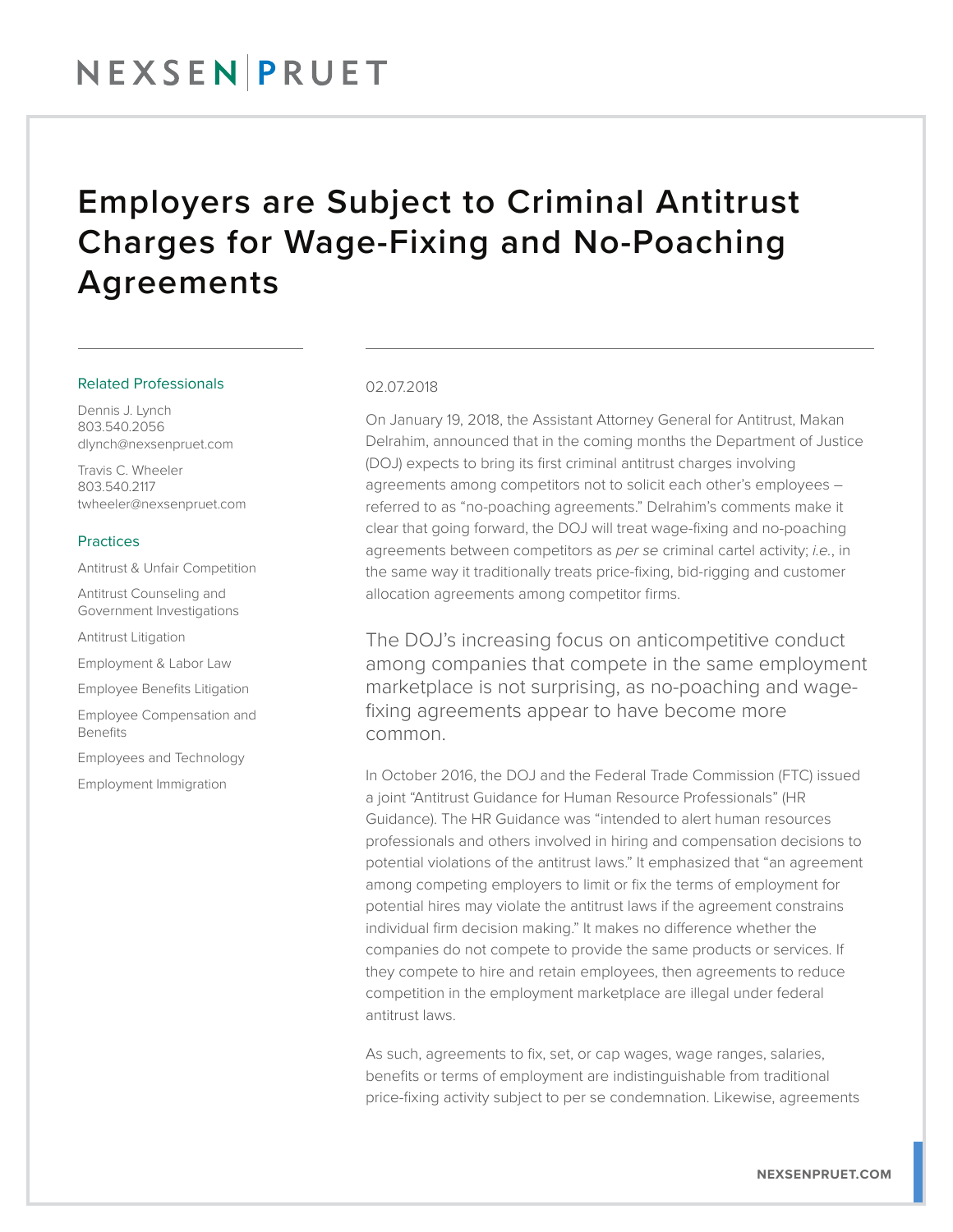## NEXSENPRUET

to not solicit or hire another company's employees are a form of market allocation – also a *per se* offense under federal antitrust laws. Criminal exposure for such conducts extends not only to firms but also to, among others, individual executives and HR personnel who proposed, struck and/or implemented and carried out such agreements. Both the DOJ and the FTC can bring (and have brought) civil enforcement actions, and private parties injured by such conduct can file suit under federal antitrust laws for monetary recovery, including treble (*i.e.*, three times actual) damages.

The government has stepped up its enforcement against anticompetitive employment practices, though it has thus far stopped short of criminal prosecutions. For instance, the DOJ filed a civil enforcement program against the Arizona Hospital & Healthcare Association for acting on behalf of most hospitals to set uniform rates for nurses. The case resulted in a consent judgment.

Six years ago, the DOJ targeted Adobe, Apple, Google, Intel, Intuit and Pixar in civil enforcement actions for entering into no-poaching agreements. The federal case ended with consent decrees that stopped the practice. While the DOJ sought neither civil penalties nor restitution, private plaintiffs also sued. Those firms ended up settling for a total of \$415 million. In 2013, Lucasfilm and Pixar settled software engineers' antitrust claims for \$20 million. In 2015, plaintiffs settled claims against Apple, Google, Intel and Adobe for \$415 million.

Now the gloves are off, and the next such action likely will be criminal. Delrahim noted that the DOJ has "been very active" of late and that "you will see some announcements." He also stated that he was "shocked with how many of these (agreements) there are." It is important to recognize that a clear line separates conduct the DOJ will pursue criminally and conduct it will pursue civilly. If the illegal conduct stopped with the promulgation of the HR Guidance, any enforcement action will be civil in nature. But, warned Delrahim, "(i)f the activity has not been stopped and continued from the time the DOJ's policy was made, we will treat that as criminal." It also makes no difference that a firm or firms entered into such agreements out of a desire to cut costs, or that they are nonprofit organizations, which are subject to the same criminal and civil antitrust penalties as other market participants. The conduct is illegal even if the agreements in question are unspoken "gentleman's agreements" or are achieved through third-party intermediaries. It is important to note as well that inviting a competitor to enter into such an illegal agreement, even if the invitation goes unaccepted, may itself be an antitrust violation.

Examples of conduct that can trigger felony criminal prosecutions include, but are not limited to, agreements among firms:

- $\rightarrow$  To not recruit or hire each other's employees
- $\rightarrow$  To set a pay scale or wage rates
- $\rightarrow$  To cap wage growth
- $\rightarrow$  To limit employee benefits

Feel free to contact us if you have any questions or concerns.

Editor's note: Traditional non-compete and other restrictive covenants in individual employment agreements that have a legitimate business purpose and are narrowly tailored remain legal. See below for recent articles on restrictive covenants in employment agreements: